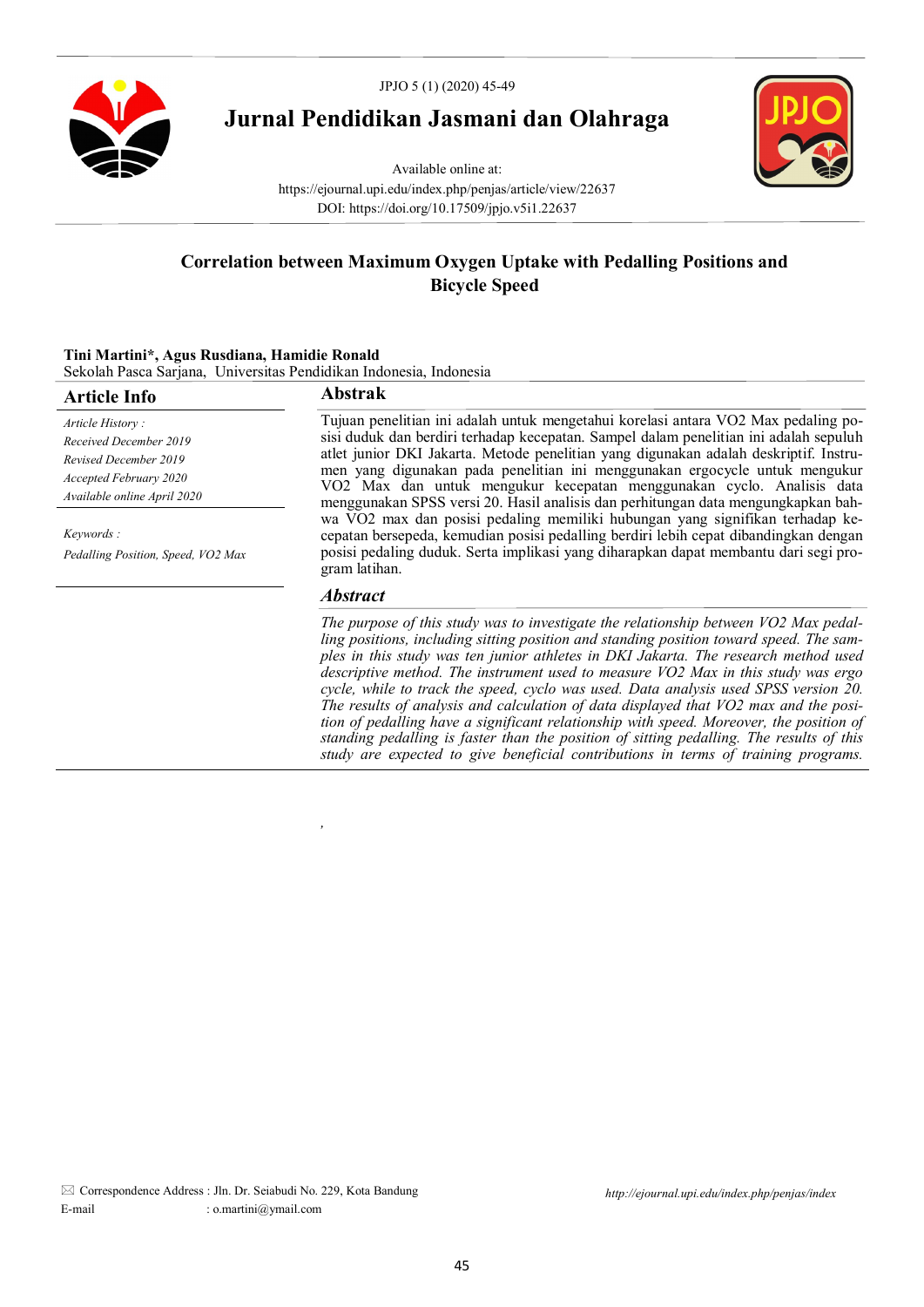### **INTRODUCTION**

In the sport of bicycle racing, several facts show the underdevelopment of Indonesian racers' achievements, such as; Tour d 'Singkarak's bicycle race which has been held six times (from 2009 to 2015), Tuor d' East Java has been held seven times (from 2008 to 2015), Tour d 'Ijen Banyuwangi has been held four times (starting in the year 2012 to 2015), Tour d 'Siak has been held three times (from 2013 to 2015) and Tuor d' Indonesia which is a legendary road bike racing event in Indonesia, is the annual calendar of the Great Management of the Indonesian Bicycle Sport Association (PB ISSI). In almost all of these events, racers from foreign countries such as Iran, Australia and Europe won the championship or individual and team events such as the Netherlands, England, Russia, Poland. (PB. ISSI, 2014: 22).

In the sport of bicycle racing, several facts show the underdevelopment of Indonesian racers' achievements, such as; Tour d 'Singkarak's bicycle race which has been held six times (from 2009 to 2015), Tuor d' East Java has been held seven times (from 2008 to 2015), Tour d 'Ijen Banyuwangi has been held four times (starting in the year 2012 to 2015), Tour d 'Siak has been held three times (from 2013 to 2015) and Tuor d' Indonesia which is a legendary road bike racing event in Indonesia, is the annual calendar of the Great Management of the Indonesian Bicycle Sport Association (PB ISSI). In almost all of these events, racers from foreign countries such as Iran, Australia and Europe won the championship or individual and team events such as the Netherlands, England, Russia, Poland. (PB. ISSI, 2014: 22).

VO2 max is the key to seeing, understanding and, more importantly managing fitness levels (Bosak et al., N.d.). At a technical level, this illustrates the maximum level at which oxygen can carry into the body properly, carry it to the muscles and use it to produce efficient aerobic energy. When understanding VO2 max values, it is easy to remember that lower VO2 max values represent fitness levels, and higher VO2 max values indicate better performance capacity (Matabuena et al., 2018). Like most aspects related to physical performance, there is a genetic dimension to how efficiently the body uses oxygen and, with an expanded range, VO2 max.

The sport of bicycle racing might seem very easy. But actually there are many techniques that need to be known in order to become a professional bicycle athlete (Aldred, Woodcock, Goodman, & Goodman, 2016). Pedaling a bicycle in a competition also requires special techniques so it needs to be learned well. The first thing to note is to pay attention to the shoes used. Bicycle shoes are very helpful in pedaling faster bikes. Bicycle shoes help make the toes press on the bicycle pedal faster (Turnip, Ratnawati, Tulaar, Yunus, & Kekalih, 2014). In addition, cycling techniques must also be taken into account, especially sitting position in sports, from some trainers stating that sitting and standing position when pedaling a bicycle on an uphill road is very important to discuss because there are some athletes who are comfortable with sitting position and there are some athletes also comfortable in a standing position, so in this case it needs to be carefully examined for continuity and increase knowledge and references to the trainer, so this becomes a problem that must be investigated because pedaling sitting and standing position is a unity to increase speed, especially in the way uphill ( Jaakkola et al., 2019).

The branch of bicycle sports is in fact favored by various groups to be the most basic foundation is the physical condition (Cunningham & Cunningham, 2018) then this was revealed by physical trainer satlak prima Suryo Agung in his interview stating that "I see the physical progress of Indonesian bicycle riders who are down at Track numbers is very encouraging. Their motivation is very high to give their best " from the statement it appears that indeed the physical condition is the foundation, but besides that there is also something even more that is an athlete cycling when pedaling.

Pedaling, in this case (Fonda, 2014) states that: "pedaling illustrates the act of transferring the muscle strength of the body" From that recognition, bicycle athletes must have good physical abilities too, the thing that is most considered is the technique of pedaling a bicycle when sitting and standing position it also really needs a good VO2 Max to support when climbing the track (Ong, 2018). Then, the pedaling technique is commonly used by every athlete to help maintain the speed of the bicycle on the incline so that researchers will provide a further picture of the correlation analysis of the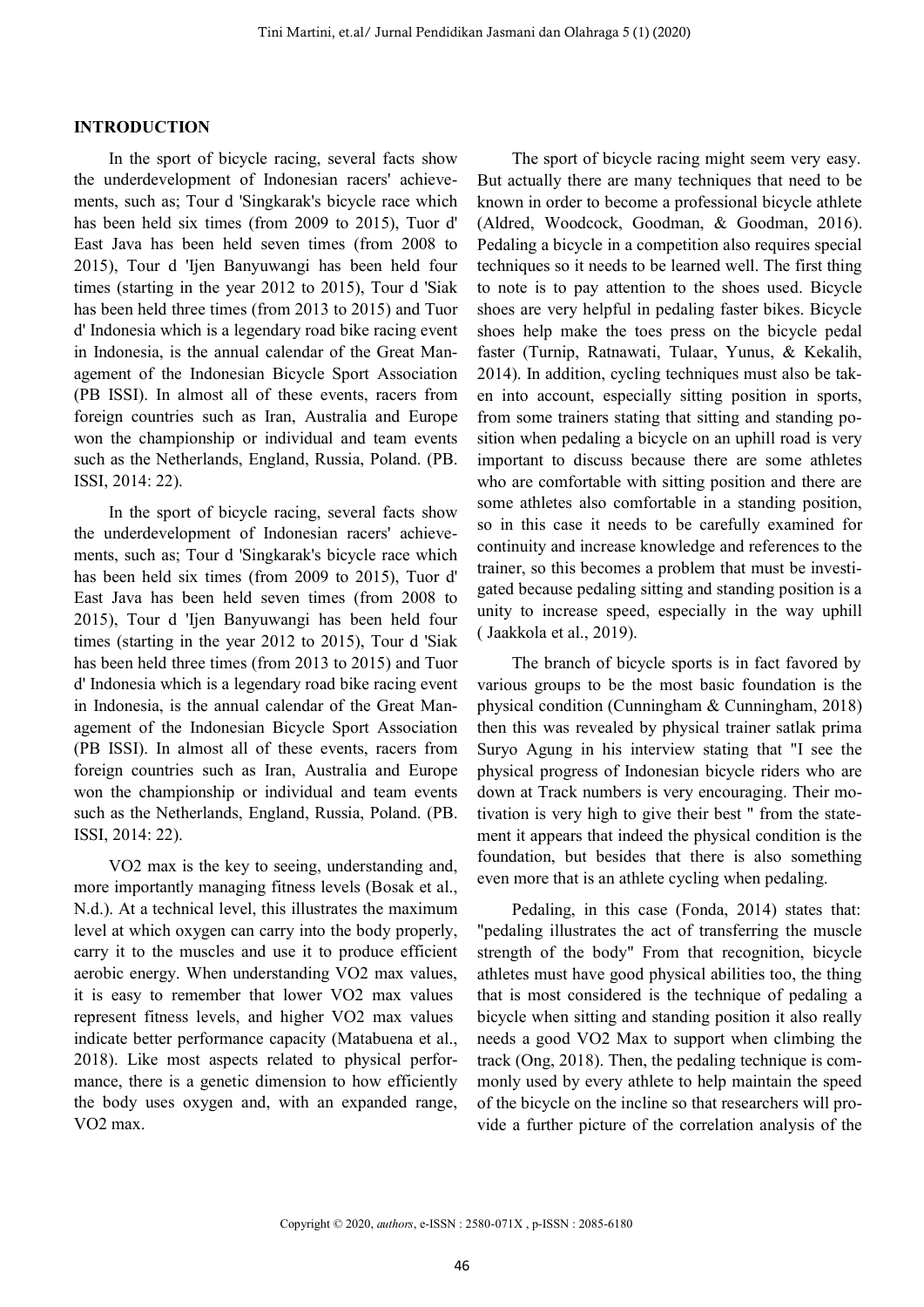maximum oxygen volume when the pedaling position is sitting and standing against speed.

#### **METHODS**

#### **Design**

This study uses a descriptive correlational type of research. According to Sugiyono (2013, p. 13) descriptive research that is, research is conducted to determine the value of an independent variable, either one or more variables (independent) without making comparisons, or connecting with other variables. Correlational research is a study to determine the relationship and the level of relationship between two or more variables without any effort to influence these variables so that there is no manipulation of variables (Fraenkel and Wallen, 2012).

#### **Paticipants**

In this study the population studied was DKI Jakarta junior athletes with a total of ten athletes.The sampling of this study using a total sampling technique which means that all populations are sampled.

#### **Instrument**

The instrument to measure VO2 Max uses an ergo cycle instrument, the basis of using this instrument is that it has been applied in order to find the effect of acute exercise (once exercise) using ergocycle on blood glucose levels (Ayyuby et al., 2016), then it is also used in the health section (Turnip, Ratnawati, Tulaar, Yunus, & Kekalih, 2014). Therefore from the two studies that have been used become the basis for using this instrument. Speedometer is a land vehicle speed measuring device, which is standard equipment for every vehicle that operates on the road. The speedometer functions so that the driver knows the speed of the vehicle he is running and is used as the main information to control the speed of the area / road so that it is not too slow or too fast, can set travel time and control the speed of the road whose speed is limited. The speedometer goes down with the vehicle speed.

### **Data Analysis**

The purpose of this study was to determine the correlation between VO2 Max and the technique of pedaling the sport of bicycles to speed. Of the ten sampled in the VO2 Max test and bicycle speed with instruments that are already available. Then calculated using SPSS version 20.

#### **RESULT AND DISCUSSION**

From the results of the correlation study that was analyzed using several test stages using SPSS version 20. The following is a summary of the results of calculations tha the value of the relationship between VO2 Max and the pedal when standing against speed is known to the correlation coefficient (Correlations) of 0.95 and the Significance value is  $0.00 \le 0.05$ , it can be concluded that there is a positive and significant relationship between VO2 Max and the pedals when standing against speed.

**Table 1.** Correlation between Maximum Oxygen Uptake with Pedalling Positions and Bicycle Speed

| No | Variabel tes                                | r    | Sig  |
|----|---------------------------------------------|------|------|
| l  | Hub. VO2 Max dengan Kecepatan pedal berdiri | 0.95 | 0,00 |
| 2  | Hub. VO2 Max dengan Kecepatan pedal duduk   | 0.75 | 0,02 |
| 3  | Hub. RPM dengan Kecepatan                   | 0.78 | 0.03 |
| 4  | Hub. RPM dengan Kecepatan pedal berdiri     | 0.78 | 0,04 |
| 5  | Hub. RPM dengan Kecepatan pedal duduk       | 0.76 | 0.03 |

Then for the correlation value or the relationship between VO2 Max and the pedal when sitting to speed known correlation coefficient values (Correlations) of 0.75 and the Significance value is  $0.02 \le 0.05$ , it can be concluded that there is a positive and significant relationship between VO2 Max with a sitting position pedal to speed.

Furthermore, the correlation value or the relationship between VO2 Max and speed frequency (RPM) is known to be the correlation coefficient (Correlations) of 0.78 and the Significance value is  $0.03 \le 0.05$ , it can be concluded that there is a positive and significant relationship between VO2 Max with frequency speed (RPM).

Then the correlation value or the relationship between the speed frequency (RPM) with the standing position pedal to the speed of the known correlation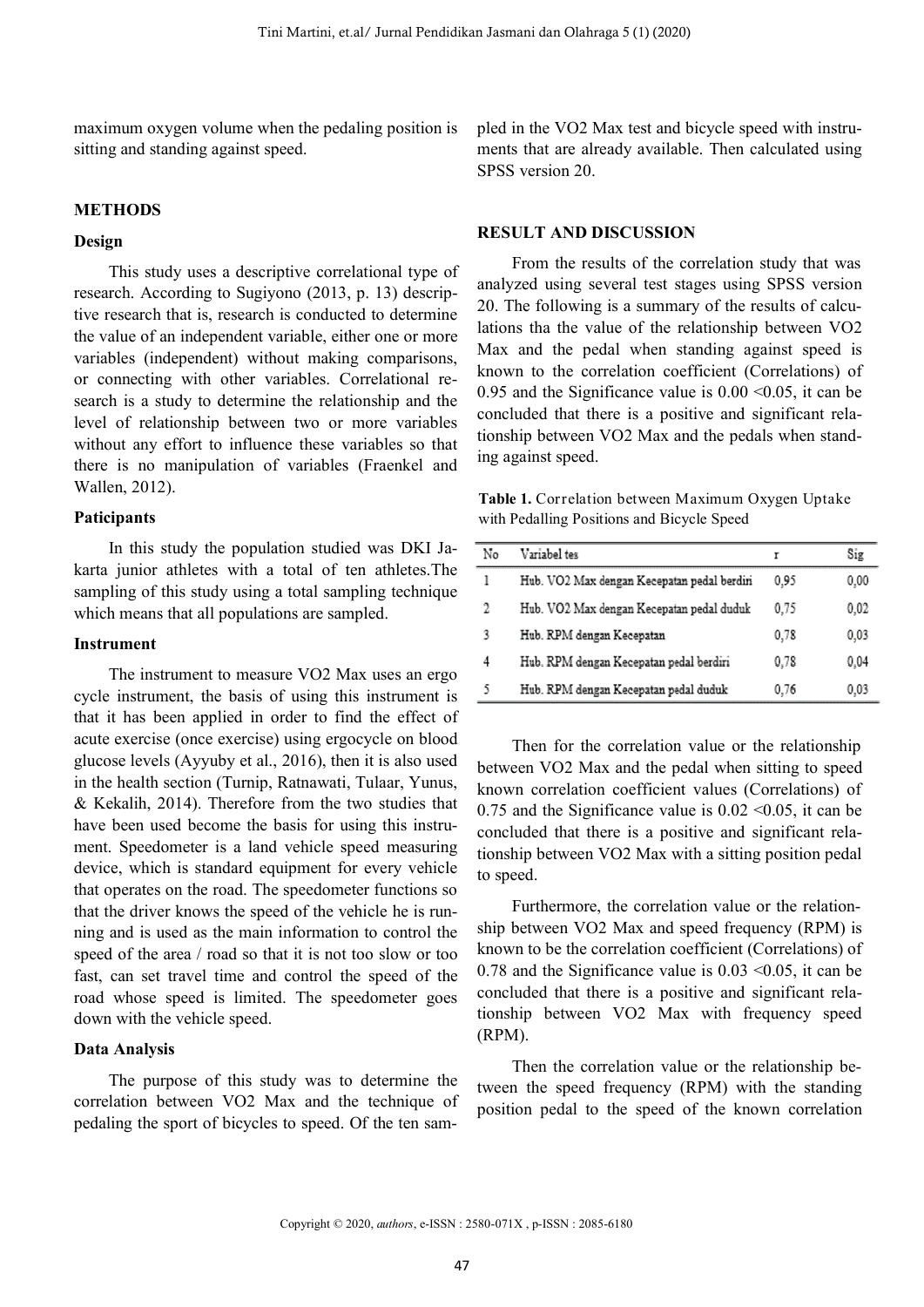coefficient (Correlations) of 0.78 and the Significance value is  $0.04 \leq 0.05$ , it can be concluded that there is a positive and significant relationship between the speed frequency (RPM) with the pedal when standing against speed.

And the correlation value or the relationship between the speed frequency (RPM) with the pedal speed when sitting it is known that the correlation coefficient value (Correlations) of 0.78 and the Significance value is 0.03 <0.05, it can be concluded that there is a positive and significant relationship between speed frequency (RPM) with pedal speed when sitting against speed.

From the results of this processing, we know that VO2 Max has an important role to help speed when pedaling stands. Sanderson.JD and Black.A (2003) With the research title The effect of prolonged on pedal forces for speed, in 2003 the sport of bicycle has examined the effect of lengthening the pedal force, and the results of the study are that extending the pedal force has a significant effect on speed besides that, Because physical fitness training is available, the most popular exercise is using a bicycle and then, that cycling ranks among the most popular sports activities (Oosterhuis, 2016). So many people who use these activities.

It turns out that VO2 Max has an influence and correlation on the pedaling position of the indicator in accordance with the hypotesis decision previously described in this case, because VO2 max is the maximum capacity of the body to distribute and use oxygen during intense exercise, which reflects the level of physical fitness of a person, so it is natural to be the basis for measuring the physical condition of several sports included in the bicycle sports. VO2 max is also a determining factor for a person's capacity to do sports activities for a certain period of time and is related to aerobic endurance (Tanaka, et all 2018). So it becomes one of the determinants of one's capacity for the sitting pedal position. Building a foundation of endurance by driving stable speeds with miles traveled on asphalt roads will change some physiological elements in the body (Taylor et al., 2012). Maybe this will do this type of exercise in cycling usually in the range of 65- 80% of the maximum heart rate and must be maintained so that communication is needed for the application of the exercise program. Then the results of research from (Jaakkola et al., 2019) which produced research that:

"Elementary school years are important in providing students with experiences in physical activity (PA) which leads to improvements in cardiorespiratory health." So that the ability of VO2 Max has a very important influence, not only for the setting but also very important for school students.

Having a fit body is everyone's dream, especially in the productive age. People who have a fit body will be able to work fulltime with enthusiasm and produce something that maximum Physical fitness is the ability to carry out daily activities without feeling excessive fatigue (Wilke, Fleckenstein, Krause, & Vogt, 2016), and still has reserves of energy to fill leisure time and activities that are of a nature sudden. In addition to having good stamina, a successful racer must develop the ability to control a perfect bicycle because he must ride a bicycle at high speed in a very close(Matabuena et al., 2018) distance to a group of other racers. Individual racers can reach speeds of 110 km / h (68 mph) when descending mountain roads and may reach speeds of 60–80 km / h (37–50 mph) during the final sprint near the finish line.

A bicycle race athlete must have very good stamina, but not only that for bicycle race athletes must be able to control his bicycle with a very fast speed with a distance close to the other racers (Ubago-guisado et al., 2016). The sport of bicycle racing might seem very easy. But actually there are many techniques that need to be known in order to become a professional bicycle racing athlete (Aldred et al., 2016). Pedaling a bicycle in a competition also requires special techniques so it needs to be learned well. Rotations per minute or revolutions per minute (rpm) are units for frequency. Generally, rpm is used to express the speed of rotation (rotation). This RPM is a component of some very important sports in bicycle racing. The length of the race track can be determined by the number of turns or the total time, where the remaining number of laps will be calculated following the progress of the race.

Road race, as know as highway bicycle racing, is often referred to as having a lighter overall weight compared to other bicycle races (Oosterhuis, 2016). Even so it does not mean that road race athletes can perpetuate training and competition. Road race competition prioritizes speed (Mcandrews et al., 2018). Therefore race bike riders must practice at least three things, namely: